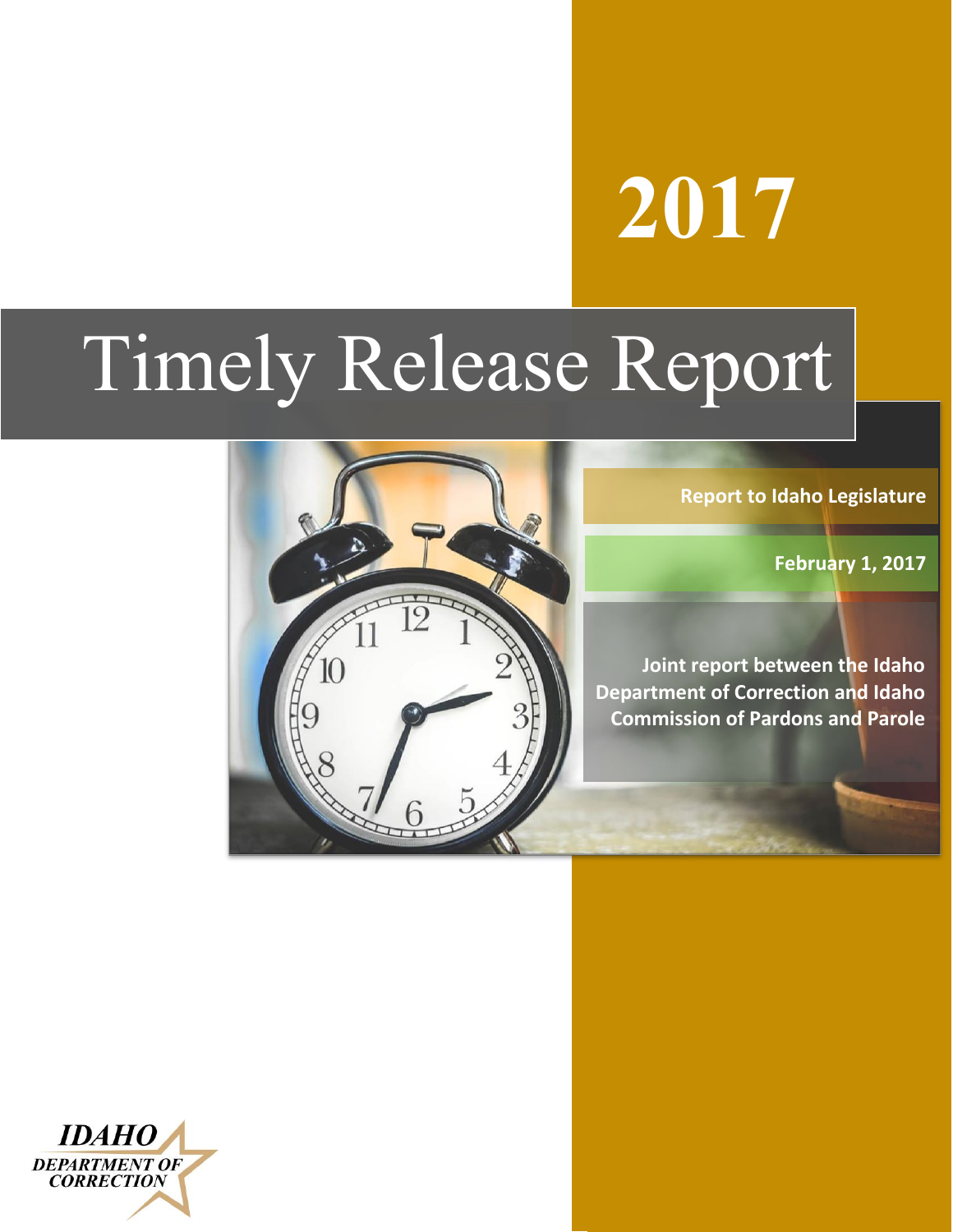## Background

#### *Statutory Requirement*

Between October 2013 and January 2014, the Council for State Government (CSG) Justice Center worked with Idaho state leaders to develop data-driven policy options designed to reduce spending in corrections and increase public safety. CSG Justice Center experts analyzed Idaho's criminal justice data and interviewed stakeholders across the criminal justice system. As a result, in March 2014, Idaho Governor C.L. "Butch" Otter signed into law the Justice Reinvestment Initiative (SB1357). This initiative seeks to strengthen supervision practices, focus

resources on the most violent or highest-risk offenders, and adds new reporting requirements to monitor outcomes.

Idaho Code §20-223, Section 11, mandates the Department of Correction (IDOC) and the Idaho Commission of Pardons and Parole submit an annual report by February 1st of each year that provides the length of time property and drug offenders serve up to their first release from prison. If kept past 150 percent of fixed time, the report must provide reasons for this delay. This third installment describes the methodology and findings for calendar year 2016.

## Methodology

### *Unified Sentencing Act*

● ● ● **SB1357 requires the following:**  "By February 1, 2015 and February 1 of each year thereafter, the department of correction and commission shall submit a report to the legislature and governor that describes the percentage of people sentenced to a term in prison for a property or drug offense conviction who are released before serving one hundred fifty percent (150%) of the fixed portion of the sentence, and that documents the most common reasons for people whose release was delayed or denied."

● ● ●

The 150 percent calculation requires an understanding of the current sentencing structure in Idaho. The legislature passed the Unified Sentencing Act in 1986. Idaho Code 19-2513 created a sentencing system with two parts: 1) a fixed term followed by 2) an optional indeterminate term. The fixed portion ensured the individual serves a set period of time in prison without eligibility for parole. Idaho's criminal statutes typically provide a penalty for each crime and the judge has full discretion to set the minimum, or "fixed", portion. The first parole eligible date takes into consideration the fixed term of possibly several sentences running concurrently or consecutively, minus any credit for time served.



#### *Roles in the Process*

Three separate entities are responsible for the processes by which offenders enter prison, are housed and treated while in prison, and are released from prison.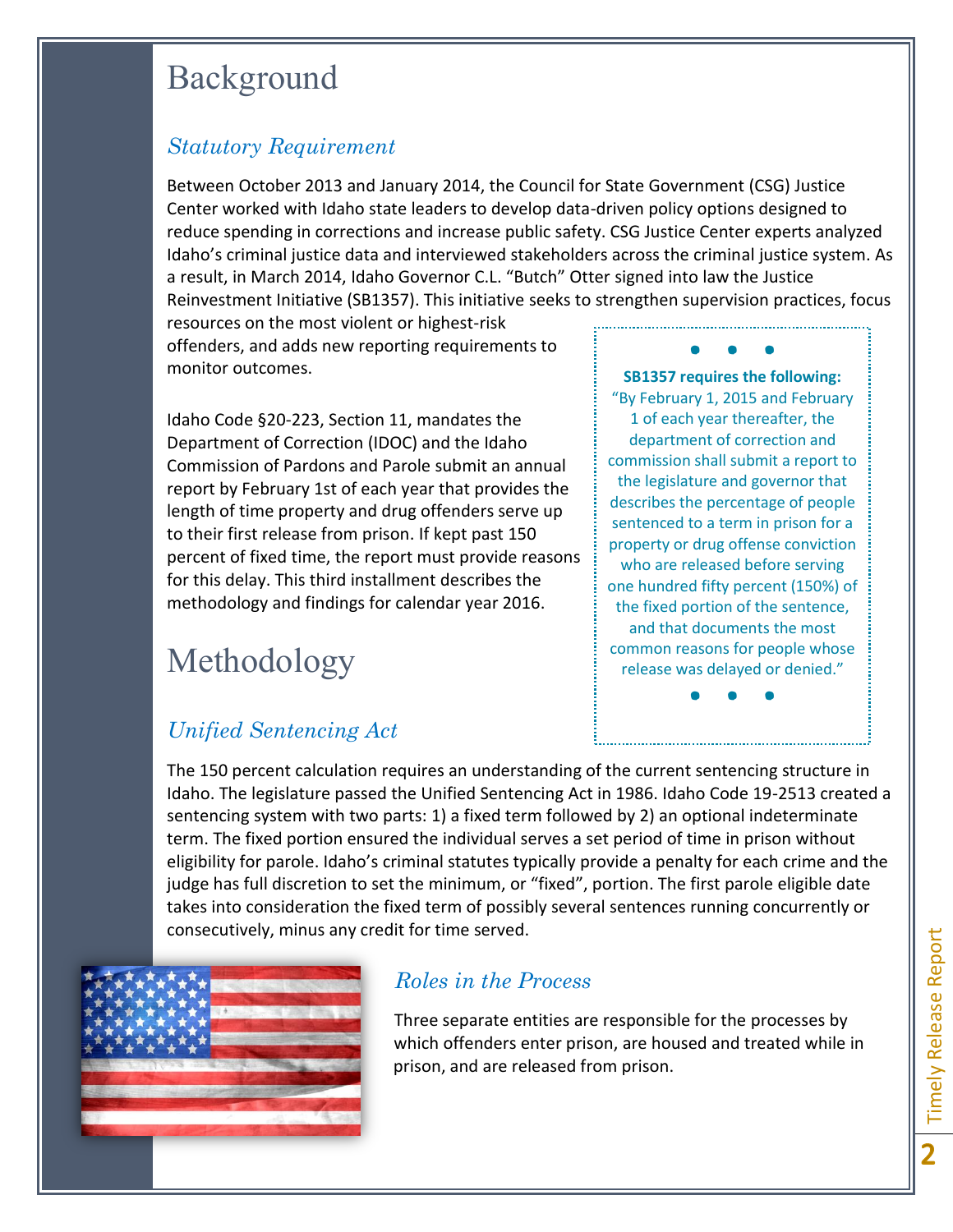

#### *150% Calculation*

Several variables are used to determine whether an offender has served over 150 percent of their fixed term:

- 1. **Sentence Effective Date.** The date an offender's sentence goes into effect in the eyes of the court.
- 2. **Parole Eligibility Date.** The earliest date an offender can be released from incarceration to the community taking into consideration any consecutive or concurrent sentences or sentence enhancements.
- 3. **First Parole Release.** The date the offender was released to parole from an institution into the community for the first time while serving time on a sentence.
- 4. **Credit for Time Served.** Time spent either in county jail or previously incarcerated prior to a prison term (i.e. on a Rider).

Each offender's fixed sentence length was multiplied by 1.5 to determine the number of days necessary to reach 150 percent of the fixed term.



**Example:** The 150 date calculation for 2 years equals 3 years. (*1.5 x 730 days = 1,095 days*). Any time spent over 1,095 days (three years) on a two year sentence is considered past 150 percent of parole eligibility. If released prior to 1,095 days, the offender is considered released prior to 150 percent of their fixed term.

● ● ● *Total Time Served at First Parole Release Fixed Sentence Length*

● ● ●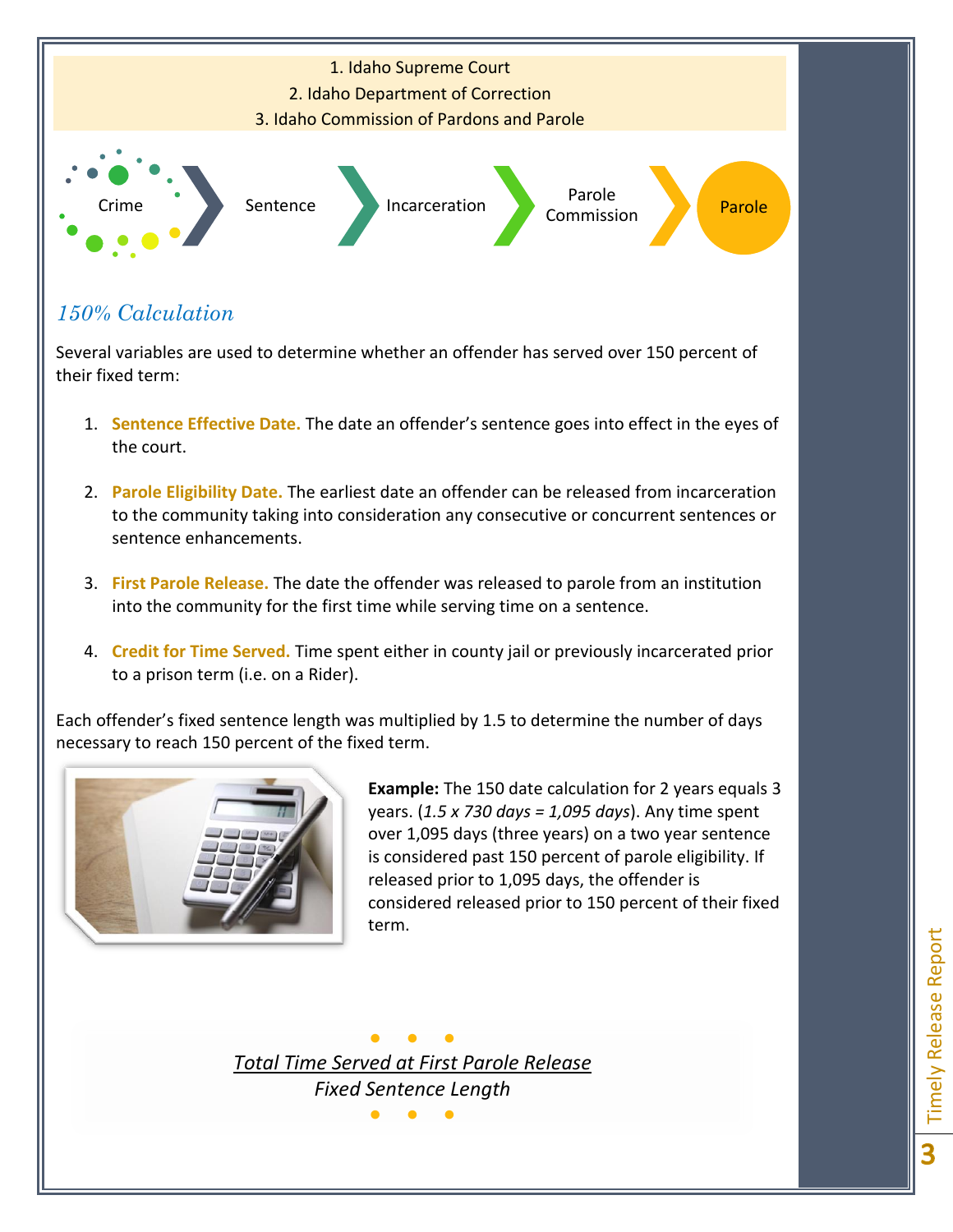#### *Compiling Data*

IDOC retrieved records for all property and drug offenders (N=936) who were released to parole for the first time between January 1, 2016 and December 31, 2016, and the portion who served time beyond 150 percent of the fixed portion of their sentence. Over the course of the year, the Parole Commission compiled all decisions made within the parole hearings. The IDOC file containing the offenders released past parole eligibility and the Parole Commission file containing all offender parole hearings were merged together to help determine the most common reasons for delay or denial. In addition, IDOC documented reasons for parole release delays for offenders who were not past 150 percent at the time of the parole hearing, but were past 150 percent at the time of release. The factor that occurred first, or prior to any others, was counted as the most influential reason for delay.

## Findings

Between January 1, 2016 and December 31, 2016, there were 936 first-time parole releases from prison for property and drug offenses. The vast majority of these offenders were released at or prior to 150 percent of the fixed portion of their term sentence.

#### *Percent Released Before and After 150% of Fixed Term*



80.8% (N = 756) of property and drug offenders released to parole between January 1, 2016 and December 31, 2016 were released at or prior to 150 percent of the fixed portion of their term sentence.

 $19.2\%$  (N = 180) of property and drug offenders were released after 150 percent of their fixed term.

#### **Idaho experienced positive growth in the timely release of property and drug offenders**

Two years post Justice Reinvestment Initiative implementation, Idaho increased from 70.7 percent to 80.8 percent of property and drug offenders released at or prior to 150 percent of their fixed term.



Timely Release Report **Timely Release Report**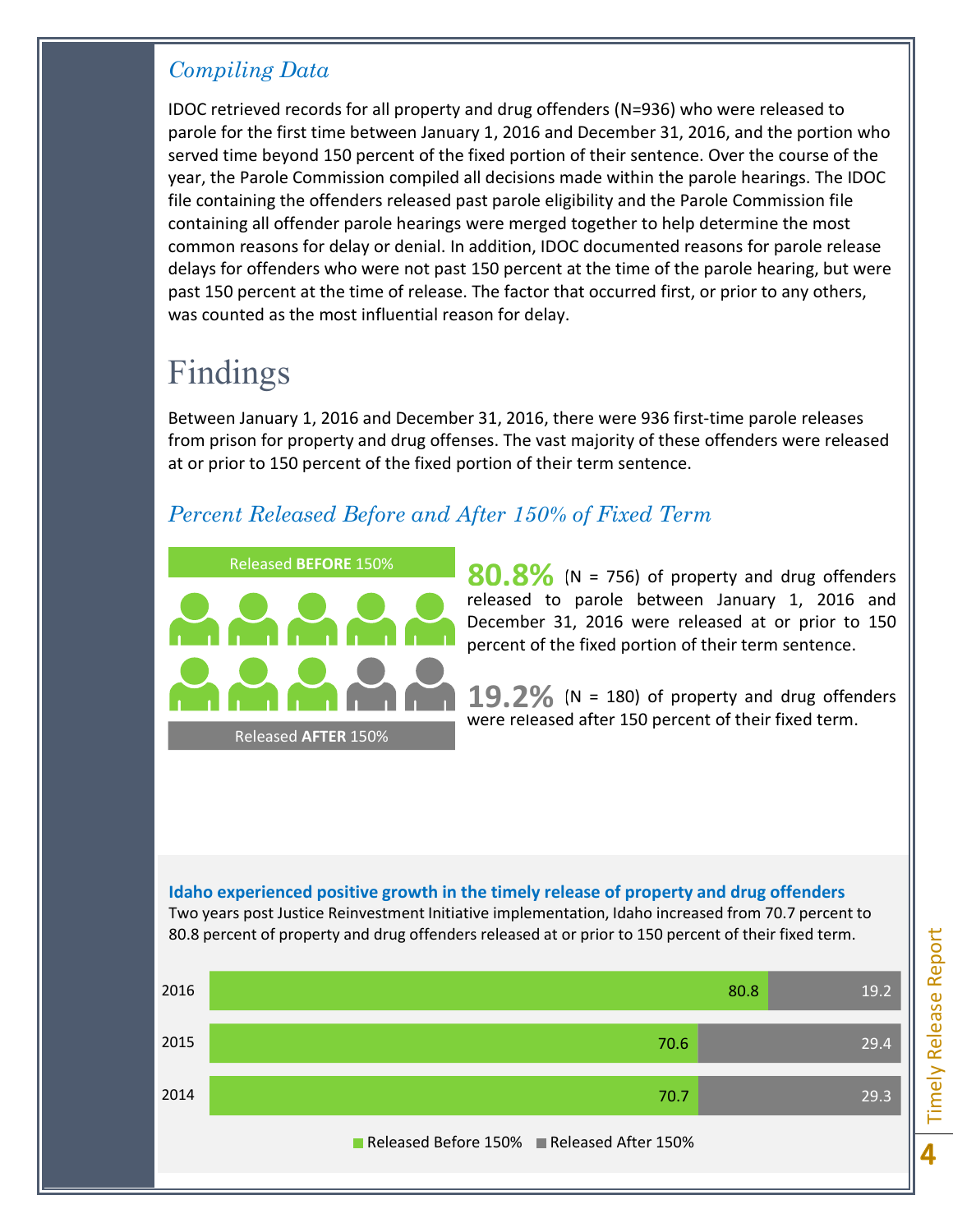## Reasons for Parole Delay

The most common reasons for parole delay of the 180 property and drug offenders who were released past 150 percent of their fixed term are provided in Table 1 and described below.

Property and drug offenders released past 150 percent of their fixed term sentence had an average fixed term length of 1.9 years (median 2 years). In addition, these offenders spent an average of 1.8 years (median 1.6 years) past their first parole eligible date in prison.

| <b>Table 1. Reasons for Parole Delay</b>                                                               | N              | %     |
|--------------------------------------------------------------------------------------------------------|----------------|-------|
| Credit for Time Served - parole eligible on arrival<br>or parole eligible within six months of arrival | 75             | 41.7  |
| <b>Previously Denied Parole</b>                                                                        | 48             | 26.7  |
| Offender Actions - Institutional Behavior/DORs                                                         | 33             | 18.3  |
| Primary Pathway Entry                                                                                  | 16             | 8.9   |
| Program Refusal                                                                                        | $\overline{a}$ | 2.2   |
| Program Failure                                                                                        | 2              | 1.1   |
| Other                                                                                                  | 2              | 1.1   |
| Total                                                                                                  | 180            | 100.0 |

### *Credit for Time Served*

Similar to the 2015 report on the timely release of offenders, the most common reason (41.7%, N=75) for those held past 150 percent of their fixed term was because they were either parole eligible upon arrival or parole eligible within six months of arrival. Offenders either parole eligible upon arrival or within six months of arrival stayed an average of 1.3 years (median 1.1 years) past their parole eligible date. When including credit for time served, the total time they spent incarcerated was 2.5 years (median 2.3 years).

#### *Previous Parole Denial*

The second largest cause for parole delay (26.7%, N=48) was related to previous denial of parole. Previous parole denials were due to risk of re-offense, public safety, prior criminal history, failure to have acceptable parole plan, or institutional behavior. One offender (0.6%) was delayed after a continuance was set for a full commission hearing as a result of the decision not being unanimous. Additionally, there were instances where the commission requested the individual be seen in person at the next hearing, required a mental health examination or risk assessment before making a decision, or passed the offender to their full-term release date.

Offenders delayed due to previous denial of parole stayed an average of 2.0 years (median 1.7 years) past their parole eligibility date. When adding in credit for time served, the offenders served an average of 4.4 total years (median 4.1 years) incarcerated.

#### *Institutional Behavior/DORs*

The third largest cause for parole delay (18.3%, N=33) was related to offender institutional behavior and/or disciplinary offense reports (DORs). Furthermore, one offender (0.6%) was delayed due to their own action by refusing to parole and choosing to stay incarcerated for their full-term sentence.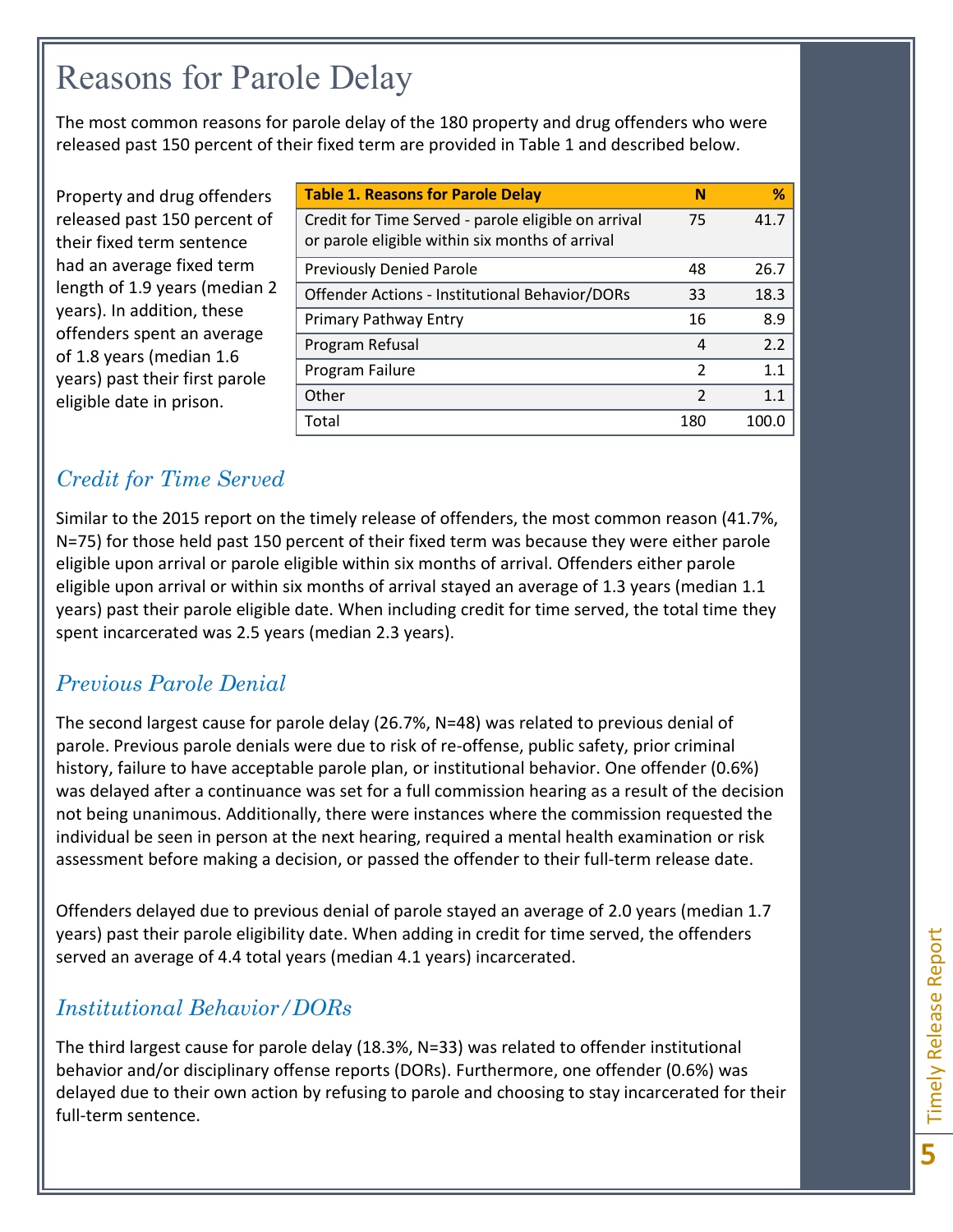Offenders delayed due to their own actions spent an average of 2.3 years (median 2.2 years) past their parole eligibility date. Offenders spent an average of 4.8 years (median 4.3 years) incarcerated when including their credit for time served.

#### *Programming*

The fourth largest cause for parole delay was from timing of treatment within a primary programming pathway (8.9%, N=16). This was a significant decrease compared to 2015 (19.9%). On a few occasions, an offender's decision of refusal to complete assigned programming (2.2%, N=4) or failure to complete assigned programming (1.1%, N=2) caused their delay.



Offenders whose release was delayed to do pathway programming were held an average of 2.2 years (median 1.9 years) past parole eligibility. When including credit for time served, offenders spent an average of 4.6 years (median 4.3 years) incarcerated in some capacity.

The decrease in the delay of parole release from timing of treatment within a primary programming pathway can, in part, be attributed to major programmatic changes that occurred within IDOC near the end of 2015 and beginning of 2016. The changes to programming helped eliminate the requirement for offenders to complete the Therapeutic Community (TC) or other program pathway prior to being granted parole. The TC and Pathway programming were not offered at all institutions, extensive in length and contained long wait-lists. This often held offenders from being released to parole in a timely manner. A short description of the programming changes is described below.

#### JPA Assessment and Termination of Therapeutic Communities

In February of 2015, IDOC requested assistance from the Council of State Governments (CSG) Justice Center to evaluate the effectiveness of IDOC correctional programs, also known as the Justice Program Assessment (JPA). In the course of this assessment it was revealed that IDOC had a complicated programming "pathway" system that consisted of several complex pathways that were not being utilized or duplicated services, the department lacked a tool to track program availability for moderate- and high-risk offenders, and low-risk offenders may receive intensive programming with the potential to increase their overall risk. It was recommended the department eliminate the complex pathways system and instead utilize a menu of core programs that are research-based, rely on a cognitive-behavioral approach, impact the moderate- and high-risk offenders, and made available at all IDOC institutions and district offices statewide.

As a result of CSG's Justice Program Assessment and recommendations, IDOC discontinued the use of Therapeutic Communities in September 2015 and identified five new core programs; 1) University of Cincinnati Substance Abuse, 2) Thinking for a Change, 3) University of Cincinnati Treatment for Sexual Offending, 4) Aggression Replacement Training, and 5) University of Cincinnati Advanced Practice. In addition, moderate-high- and high-risk sex offenders will be